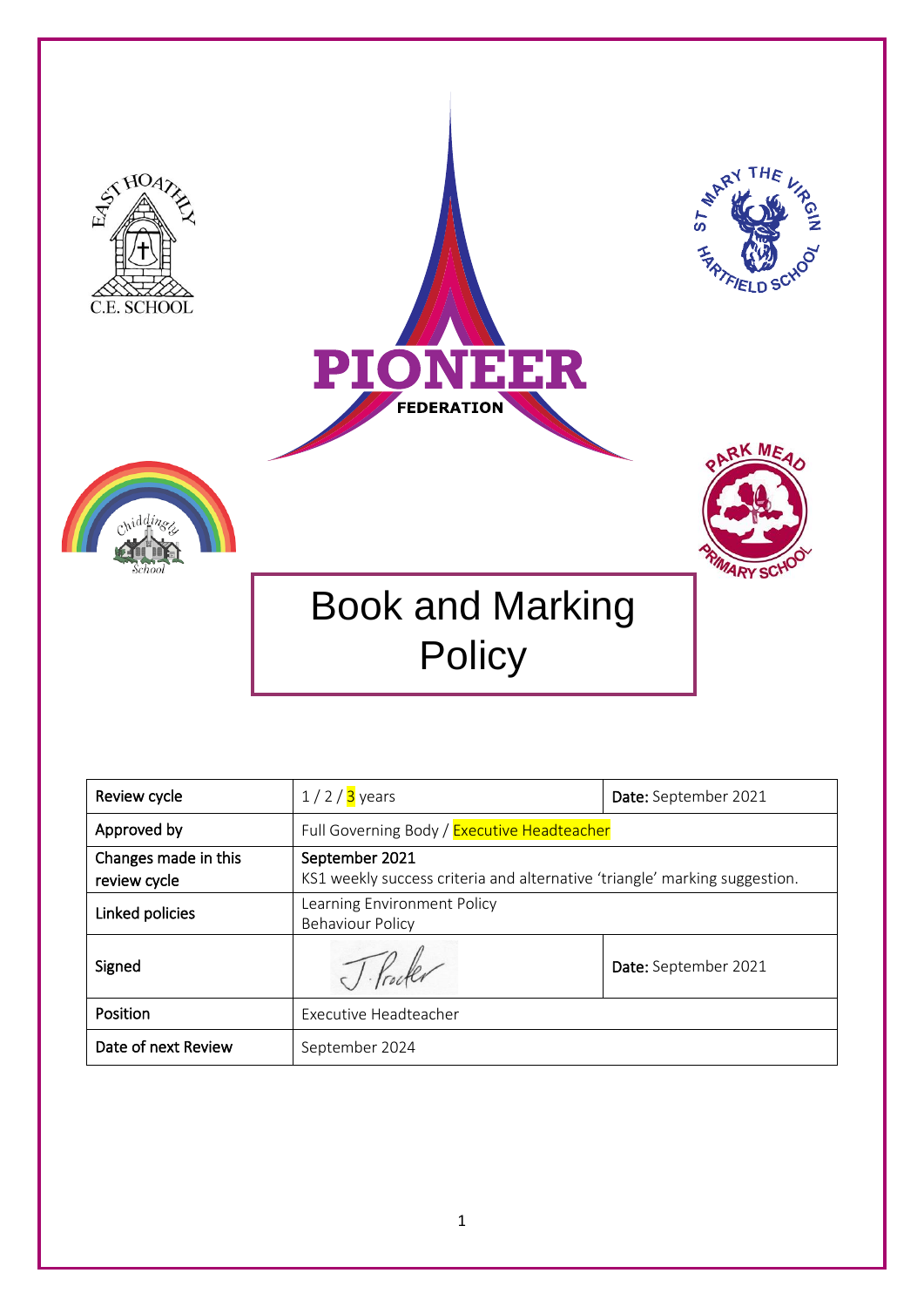## Belief and Values

We firmly believe that the environment drives behaviour and that we cannot separate ourselves from it. Our commitment to developing and maintaining the highest quality of environment is central to our efforts to raise standards within the context of a rich and varied curriculum. Our Book policy is closely linked to our Learning Environment Policy and serves to reinforce the core values that underpin relationships in our school. The environment and the manner in which we develop it, and the learning within it, communicates the values and the ethics that underpin the culture of our school.

# 'It matters. It's a message. They are a visual model of the ethic within the building' they show 'the children, teachers, and the parents that somebody cares about them'. *Ron Berger*

Our Book Policy is underpinned by our commitment to consistency, precision and equality of opportunity for all and we therefore have very clear guidelines and expectations as to how all books are established and maintained. We expect all staff to evaluate the quality of their class books in the context of these agreed protocols and ensure they achieve the very best outcomes.

Alongside our reward system (see [Behaviour Policy](https://www.hartfieldschool.co.uk/wp-content/uploads/2019/10/Behaviour-Discipline-Policy.pdf)), we strongly believe that we use the environment to 'reward' the outcomes of our collective endeavour and great effort. We are committed to supporting all children in developing the skills of persistence, resilience and collaboration so that they have the attitudes and dispositions that give them strength and determination for the future.

Our books are evidence of children's attitudes to learning. We expect equally high standards across all subjects, years and classes.

As a school, we aim to:

- develop in children a love of learning
- develop excellent organisational skills in children
- promote qualities of care and pride in our learning
- promote high quality skills of recording, note taking and application
- create clear sequences of learning in books that lead to high quality outcomes
- develop clear learning dialogues between adults and children

The books and the learning within them communicate the principles that underpin our philosophy for learning and should therefore support expectations, attitudes, outcomes and pride we have in our learning.

#### Children's books will:

• be well organised, clean and tidy. When someone looks through the learning, their eyes should be caught by clear presentation, carefully drawn diagrams and clearly marked work with thoughtful feedback and responses

- evidence good quality learning with high-quality presentation of thoughts and ideas
- evidence clear progress in learning across the week, term and year

#### Therefore:

• Teachers' marking will be in green pen using a neat joined cursive script; clearly modelling handwriting expectations and tightly aligned to the learning intention for that child.

- Children's responses will be in red pen using a neat joined cursive script
- Children will use handwriting pencil and colouring pencils in books
- Felt tips will not be used
- Children's handwriting will always be neat and clear, using joined cursive script
- All front covers will be clean and kept free from marks, scribbles or smudges
- Front covers will be clearly labelled in **black or blue pen** with name, year group and subject area
- Plastic covers on maths and literacy books will be used to protect them
- Additions to the books such as graphic organisers, pictures or photographs, will be trimmed tidily and stuck in neatly. These additions will be cut or folded to fit within the page.

#### To ensure books are of the highest quality, all teachers will:

- Plan the learning that children place in the books and ensure they have the appropriate materials necessary for producing the best quality of work - good pencils, rulers and appropriate paper for different tasks etc.
- Ensure resources are organised and neatly stuck in to books
- Support children to develop good dispositions for learning that support them in evaluating the quality of their learning in books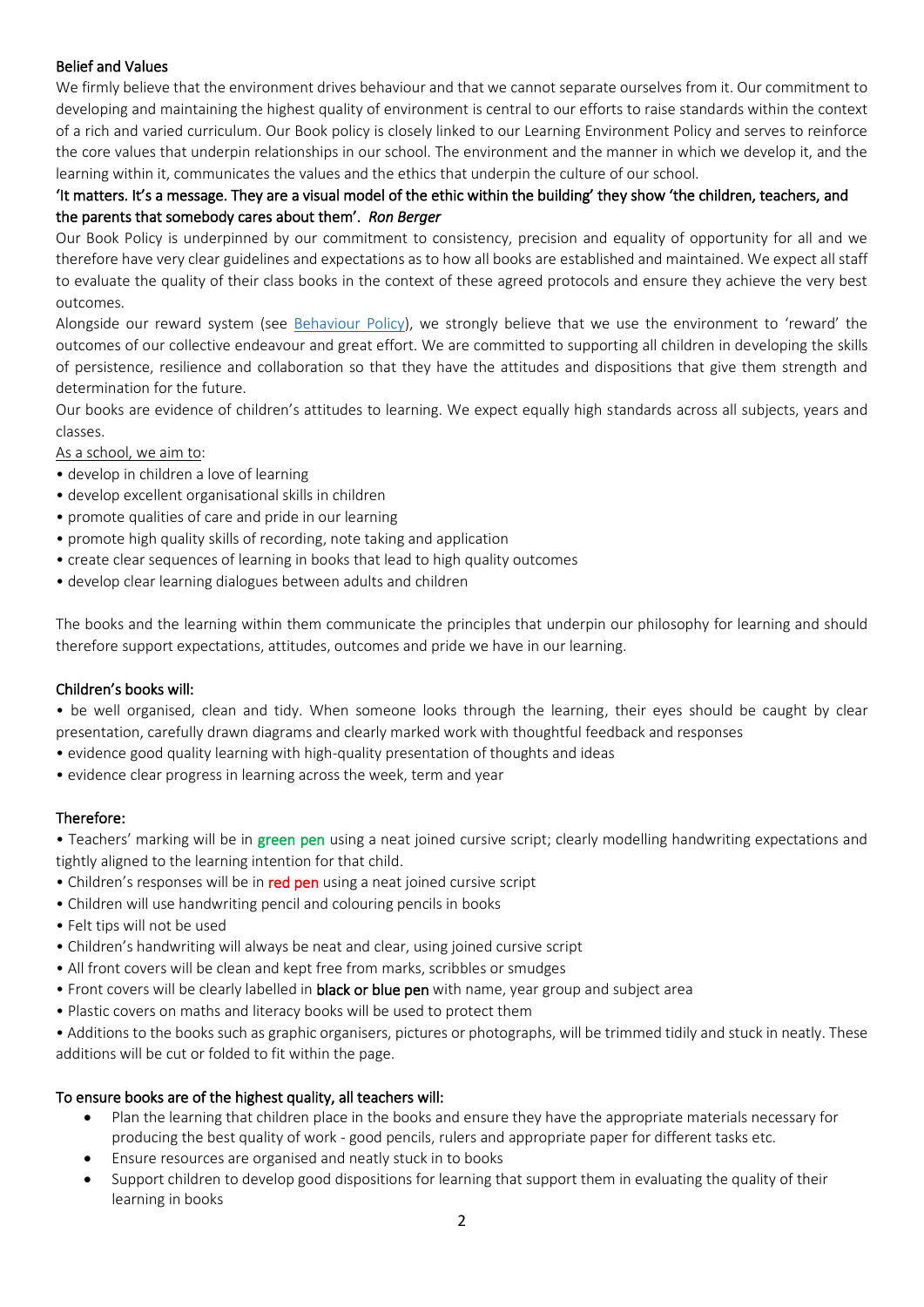- Model clearly expectations of presentation and organisation to the children set them clear guidelines for each piece of work so they know what is expected of them
- Ensure children's learning is scaffolded so that expectations are met
- Support children in developing pride in their learning
- Design tasks carefully so that they are relevant and support the learning journey
- Stick work into books precisely and neatly with nothing over the edge of the page
- Ensure learning is personalised so that children do not produce mass versions of the same 'blue print'
- Poorly presented work will be commented upon and directions given as to how/where to improve. Poorly presented work should be repeated.
- Common, widespread grammatical errors should form the basis of a future lesson. Spelling corrections should be either be put in the margin or written above an error. Common spelling mistakes should be incorporated into relevant curricular areas. Children will be asked to write these into their individual word books.

| Year group      | Written work                                                                                                                                                                                                                                     | Maths work                                                                                                                                                                                                   | Correction                                                                                   |
|-----------------|--------------------------------------------------------------------------------------------------------------------------------------------------------------------------------------------------------------------------------------------------|--------------------------------------------------------------------------------------------------------------------------------------------------------------------------------------------------------------|----------------------------------------------------------------------------------------------|
| Foundation      | Plain/Wide lined paper<br>All dated by adult or in success<br>criteria.                                                                                                                                                                          | Plain/Wide lined or squared paper                                                                                                                                                                            | Clean rubber by practitioner<br>or single line.                                              |
| KS1             | Wide lined paper. Dated by<br>children or within success<br>criteria, title, line guides used<br>with plain paper where<br>appropriate.<br>In Upper KS1, all work to have a<br>margin.                                                           | Large squared paper (10mm)/plain<br>paper, Dated by children (short<br>date ) or in success criteria, Titled<br>Work to begin two squares in and<br>one digit per square.                                    | Use of clean rubber<br>supervised by teacher or<br>single line.                              |
| KS <sub>2</sub> | All work will be have the long<br>date written by children or<br>within success criteria. If using<br>plain paper, line guides to be<br>used if appropriate. Mistakes will<br>be corrected by a single solid<br>line. All work to have a margin. | All work will have the <b>short date</b> .<br>1cm <sup>2</sup> paper (one digit per square).<br>All work to have a margin.<br>Clean rubber for mistakes.<br>Work evenly spaced and numbered.<br>Pencil only. | Clean rubber used for maths<br>only or single line.<br>Single line used in writing<br>books. |

#### Maintenance

We take pride in the things we value and we value the things that matter. We strive to create a classroom culture where the learning and books are respected. Children must be supported and encouraged to take responsibility for the care and maintenance of their books; this directly relates to our school values and supports children in developing a respect and an understanding of the importance of caring for and developing the quality of their learning. It is important that adults' behaviours model this by ensuring that their actions demonstrate the value we place on a creative, well-maintained learning environment.

As part of this, teachers and children will:

- Understand and use our clearly defined protocols for the use of books
- Take pride in the class books and develop habits that notice and maintain high quality presentation
- Set high expectations for their class books and the learning contained within them
- Have routines for repairing any tatty parts to the books
- Ensure that all books are left tidy and organised

#### Topic Books

#### Topic books will show a journey of learning around a themed topic.

Children's topic books will tell a story of learning throughout a term (or two terms) and will include evidence of learning in all subject areas. Some of the evidence will be recorded by the child, through written pieces, drawings, diagrams or printed work; other evidence will be in the form of photographs, observations by teachers and children's own reflections and evaluations. There will be extended pieces of writing within topic books that children have written in 'best'.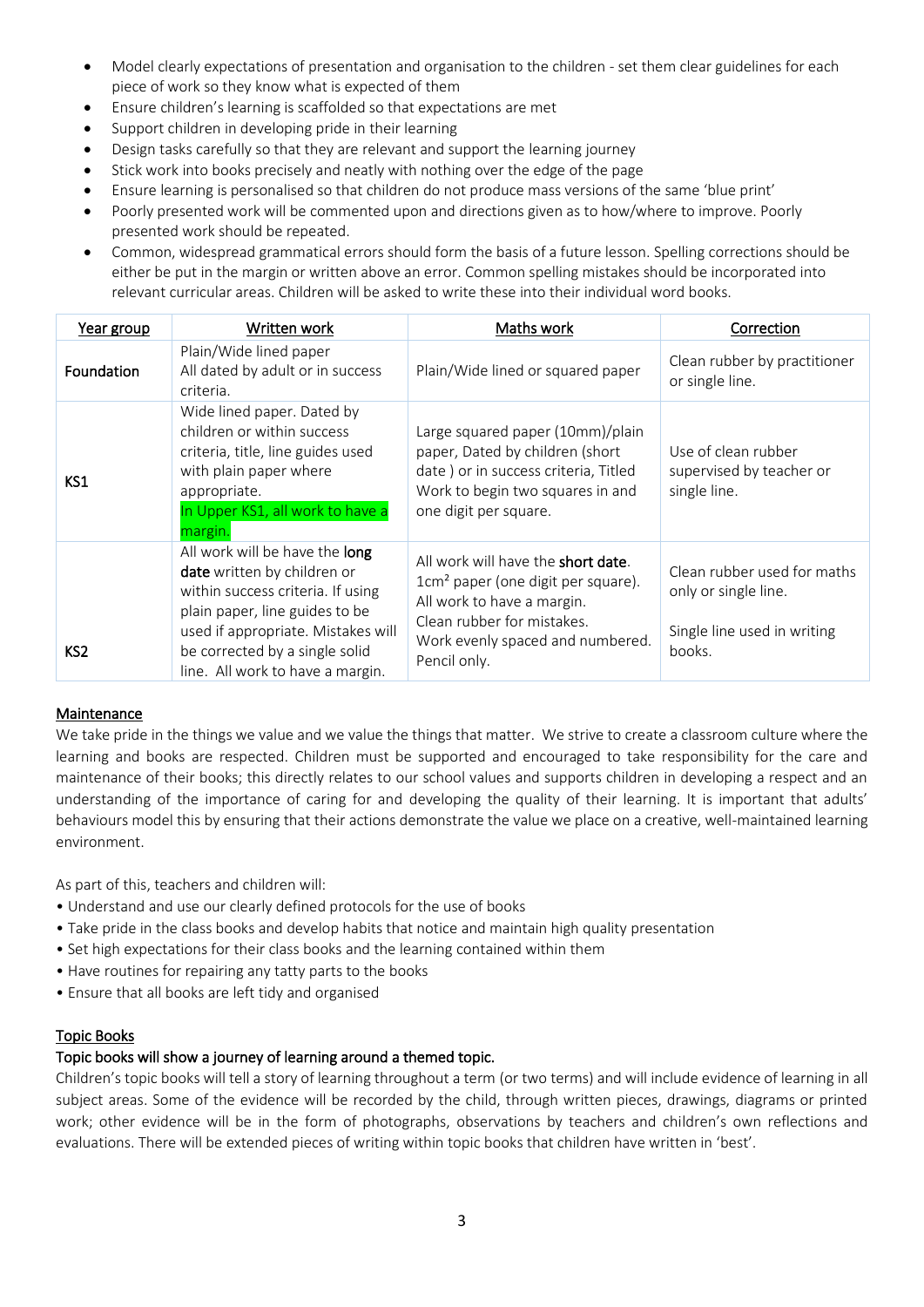Topic books will include:

- Front cover with the name of the child and the title for the topic represented on them. The cover must be well presented and enticing.
- $\triangleright$  A copy of the term's Learning Map at the beginning of the book
- $\triangleright$  Opportunities for the children to explain what they would like to know at the beginning of a new topic and reflect what they have learnt at the end of a topic, making progress explicit.
- $\triangleright$  An objective and success criteria displayed in the book for all lessons, with the subject area made clear.
- ➢ Differentiation could be by outcome or through different work set.
- $\triangleright$  All work must represent the high standards expected and should not be draft work.

Work to be recorded in topic books should be thorough a range of mediums and can include:

- ➢ Photographs (including group photos with correct permissions from parents) accompanied by an annotation from an adult or an evaluation from the child.
- ➢ Annotations
- ➢ Speech bubbles as reflection
- ➢ Written recordings
- ➢ Drawn recordings
- ➢ Observations from adults on the formal observation stickers, which should include comments children have made about the learning and content of the lesson.
- $\triangleright$  Maths, English and RE learning is recorded within separate books.

## Feedback on learning

At The Pioneer Federation, feedback and marking is key to everyone knowing how well the children are learning and what needs to taught next to move understanding forward and therefore feed back into planning as part of the 'Plan, Do, Review' cycle. We believe strongly in the principles of 'Assessment for Learning', essentially that children need to understand and own their learning.

We believe that teachers should promote a shared understanding of the criteria by which the children will be assessed. It is expected that children are aware of what they are learning (Learning Outcome) and how they will achieve the Success Criteria. Learning Outcomes and Success Criteria should be displayed prominently in classes using child speak or symbols and shared explicitly with the children and they should know exactly what they are going to learn and what is expected of them.

#### Self-assessment

Throughout the lesson, children should assess their work against the Success Criteria. In KS1, children will be introduced to the lesson's Success Criteria. During regular intervals in the lesson the teacher will reference relevant parts. The Success Criteria will then be referred back to during the lesson plenary, giving children the opportunity to tick the relevant boxes. They should then be able to feedback to the teacher about how they have done and this is progressive across the school, developing independence.

We also believe that regularly sharing and tracking the progress on topic maps with the children will help them to understand their learning and allow them to reflect on their progress across a topic. We do this by adding a 'What I Have Learnt' sentence on the grids at the front of the topic books after each lesson and evaluating, as a class, the term's learning once a topic has been completed.

#### Marking expectations

Marking is an important component of the learning process because how a teacher responds to a child's work can have a significant influence on the attitude and morale of the child. Recognising this, we see as central to our policy, the importance of being positive and looking for opportunities to encourage the children. Teacher marking will model and reflect the school's high expectations.

#### Aims:

- To ensure that children are supported and directed in their learning and that they see the value of marking.
- We believe that the main point of marking is for the children to understand how they have done and what they need to do next to improve their learning.
- To ensure that there is a consistent approach to marking throughout the school.
- To assist the monitoring and evaluation process within school.
- To encourage, reward and promote pupils' efforts by providing an audience for their work.
- To inform parents on a regular basis of pupils' work and to encourage their participation in their child's education.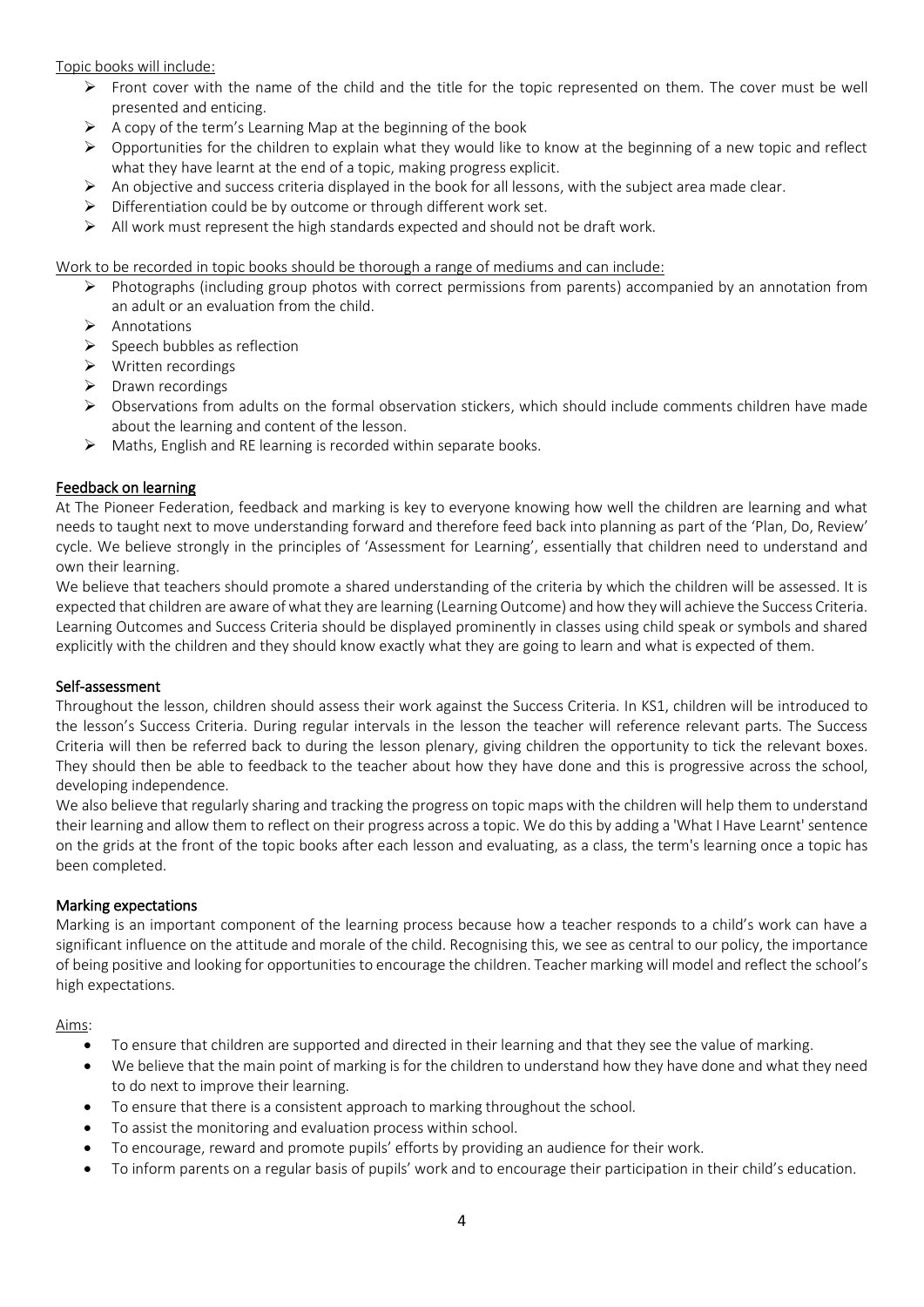Green pen is used by adults for marking. Marking may be used to consolidate, reinforce or extend the children's learning; alternatively, it may be to check their understanding. Children will be given time to respond to any questions, marking or feedback. A tick will be written next to success criteria that have been achieved. An arrow or wish (W) is used to indicate the way forward. The arrow or wish (W) would be placed next to the success criteria that has not been reached. Red pen is used by the pupils for responses to questions, marking and feedback.

In KS1, teachers may choose to set the success criteria for the children to complete during that week as a lot of extended provision is used for maths in the afternoon. Teachers use a triangle system to show their learning. If teachers choose to use this method, the following blurb must be present in the children's books to ensure the intention is clear.

**SALES** Marking key Each week there will be a set of skills and learning objectives set for the week for the year group. These will be explored through further games of provision **Contract Contract Contract Contract Contract Contract Contract Contract Contract Contract Contract Contract C** sessions, I'll sessured, and classroom and A R in the outsine procession ...<br>within reasoning discussion time. **CARL SERVICE RA** The teachers will mark the work with the children and then use triangles to show R their progress towards the objective. P **P** / = working towards  $\angle$  = secure in fluency<br> $\triangle$  = secure in fluency<br> $\triangle$  = Mastery-able to use fluency within reasoning and problem solving guestions

Pupils are the key to feedback and marking and where possible it is carried out with the child as they are learning. For example: each class has a visualiser where the teacher can model feedback and work with the class to identify success and areas where the work can be improved. Children are encouraged to self and peer mark, identifying together what has been successful and what can be improved. Key Stage 2 will achieve this by self-assessing against their success criteria each lesson.

The following are non-negotiable when marking all children's work:

- ➢ All work will be marked, as soon as possible after it has been completed. Marking in lessons is actively encouraged and teaching assistants are also encouraged to do this.
- ➢ Where verbal feedback has been given, this will be identified as 'VF', or a stamp, on the work.
- ➢ Success criteria are ticked and the level of support, if detailed, must be indicated on work using the following key: I independent; SC- scaffolded; S - supported.
- ➢ All number and letter reversals will be identified and pupils will correct these in red.
- $\triangleright$  If spelt incorrectly, high frequency words; words that are age-appropriate (according to the attainment of each child, measured against the statutory lists) and topic based words will be identified and children will write correct spellings of these in their individual vocabulary books
- $\triangleright$  All incorrect calculations will be responded to and corrected in red by the pupil.
- ➢ Incorrect age-appropriate grammar and punctuation (e.g. capital letters and full stops) will be corrected by pupils.